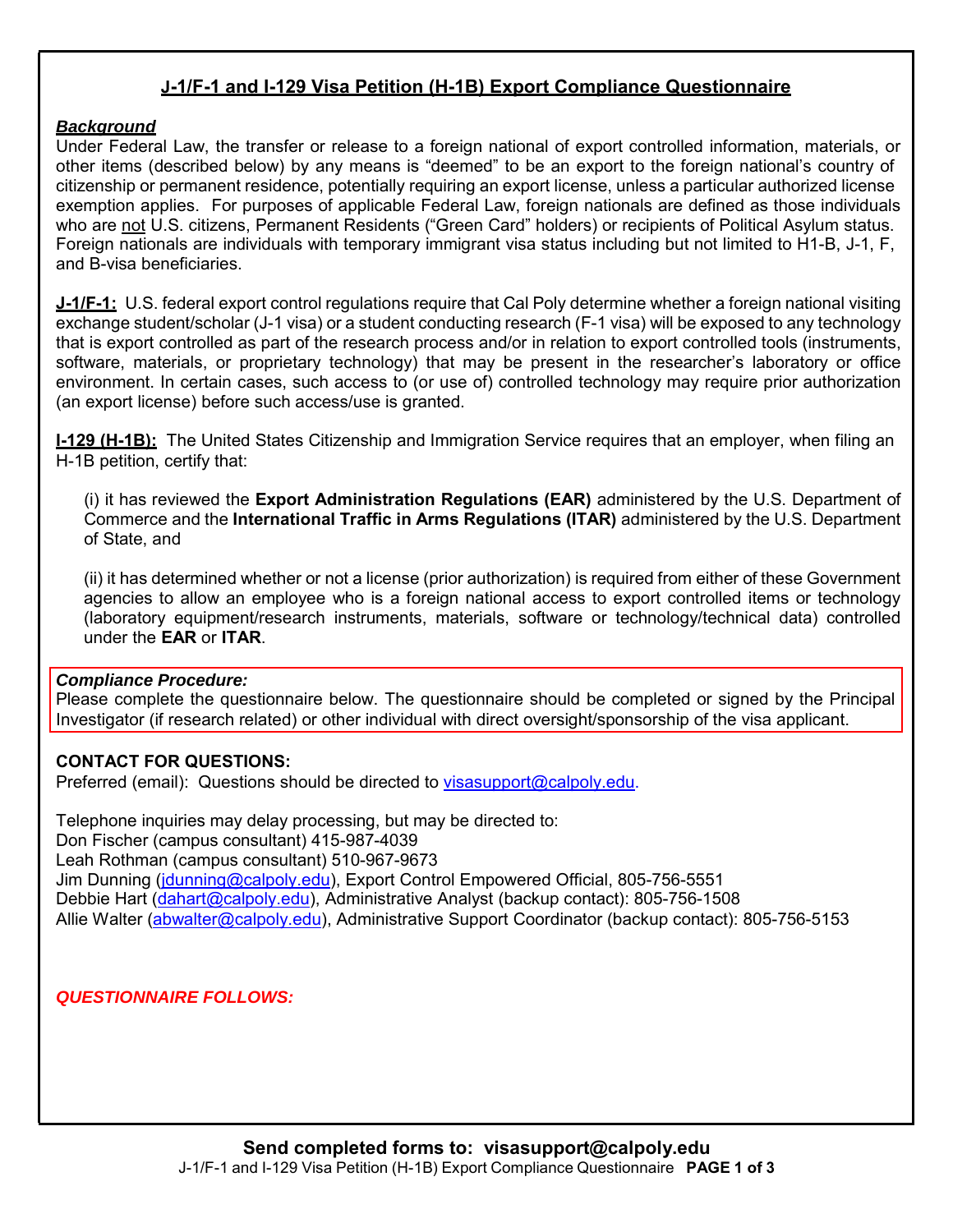# *Questionnaire*

**Name of Visa Applicant:** 

1. Will the visa applicant be working in one of the following areas: biomedical sciences, computer sciences, space or space launch sciences, or *any* engineering or scientific discipline? Engineering or scientific disciplines may include but are not limited to the following: Chemical, Electrical, Semiconductor, Materials Science, Physics, Mechanical, Geophysical, Marine, Astronomy, Nuclear, Artificial Intelligence or Robotics.

Check one:

No, the assignment will not involve, expose or *potentially* expose the applicant to any scientific discipline, including but not limited to the ones listed above. Please sign and date this form below and submit it to visasupport@calpoly.edu (see above for further contact information). As you have answered "no," please do NOT answer the questions below in #2.

Yes, the assignment will involve, expose or *potentially* expose the beneficiary to a scientific discipline (including but not limited to one or more of those listed above). Please describe in the space provided below, and then proceed to Questions 2 A – C below.

2. If you answered "yes" to question #1 above, you are required to answer **all** questions below. If you do not have the information necessary to complete this certification, please use the *contact for questions* (indicated above) to assist the processing of this certification questionnaire.

A. Will the visa applicant work under a sponsored research agreement or contract (either known to you at this time, or anticipated) that:

 $)$  Yes  $\bigcirc$  No

) Yes  $\bigcirc$  No

 $)$  Yes  $\bigcirc$  No

 $)$  Yes  $\bigcirc$  No

Yes ( ) No

) Yes  $\bigcap$  No

i. restricts or prohibits the participation of foreign nationals or non U.S. persons participating in the research?

ii. restricts or prohibits the right to publish any of the data or research results, except for the sponsor's right to review and exclude proprietary data from publication?

B. Will the visa applicant be provided access to any of the following?

i. Technical data/information that has been designated as "export controlled" (labeled as such by contract, vendor, or campus designation);

ii. Information, materials, or software subject to a Non-Disclosure Agreement (NDA) or equivalent confidentiality agreement;

iii. Technology for the development of cryptography, or proprietary source code containing cryptographic functionality;

iv. Proprietary/confidential information (excluding publicly available documentation) pertaining to the underlying design, development, production, or maintenance of instruments, materials, software, or scientific processes.